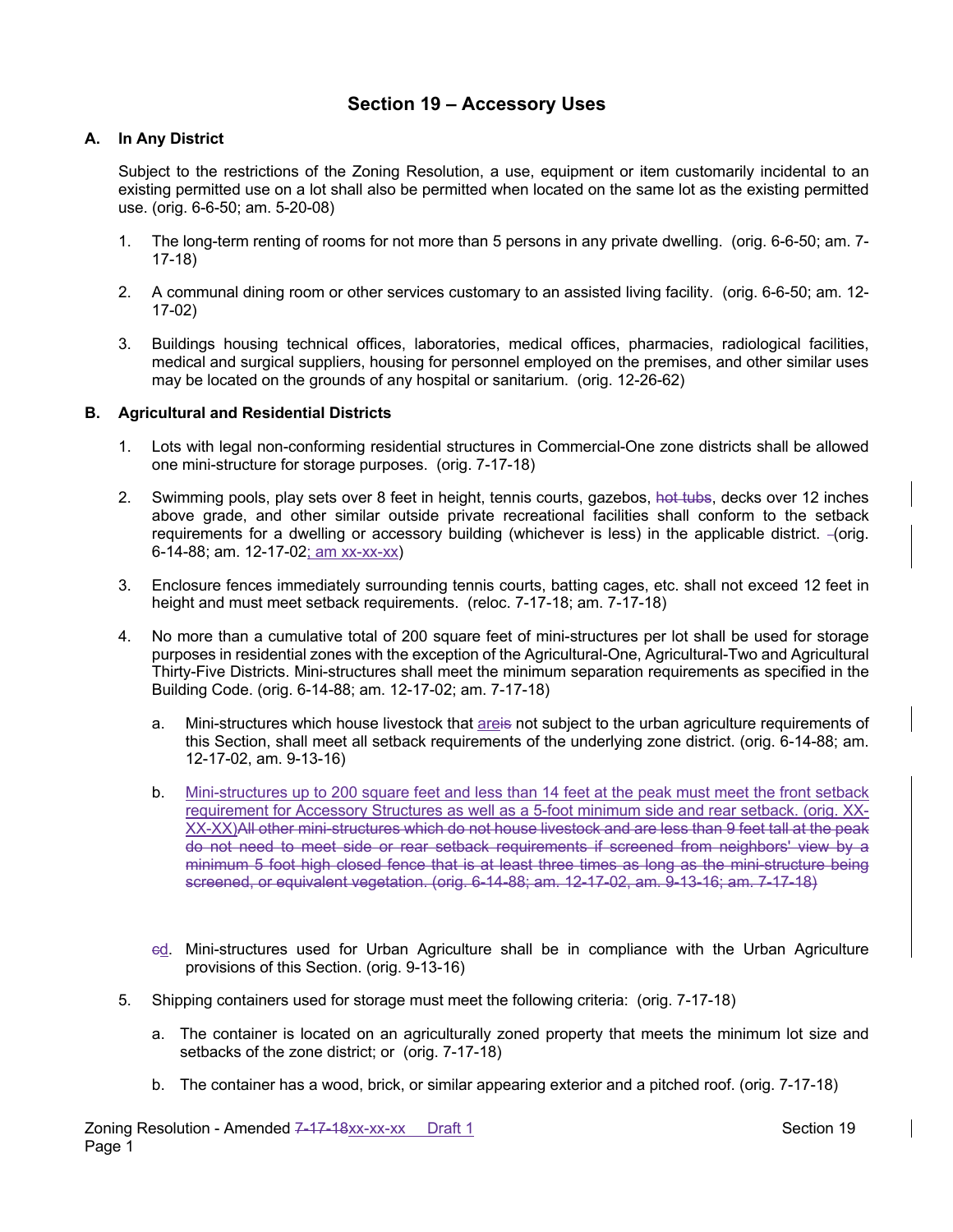- 6. Accessory uses in all residential zone districts cannot exceed the square footage of the primary use (residence) to which they are subordinate (excluding barns in the agricultural zone districts). Accessory use square footage includes attached and detached garages, sheds, ADUs, and all uses listed as Accessory uses in the applicable Zone District. Primary use square footage shall include all habitable area within the primary residence, including unfinished basements and fully enclosed porches. Covered porches and decks shall not count towards either primary or accessory square footage. (orig. 12-17-02; am. 5-20-08; am. 7-17-18)
- 7. The footprint of an accessory structure may not exceed 75% of the footprint of the primary structure. The footprint shall include attached garages and fully enclosed porches, but shall not include decks or porches, even if covered. (orig. 7-17-18)
- 8. Non-commercial type vehicles shall be considered accessory to residential uses. However, such vehicles must be licensed and operable or stored within a structure. (orig. 12-17-02; am. 4-4-06)

#### **C. Urban Agriculture**

1. Chickens & Ducks

To provide for the keeping of domestic chickens and ducks on single family detached, two-family dwelling, or duplex residential lots. The maximum combined total number which may be kept shall be 6. Roosters are not permitted. (orig. 3-26-13; am. 09-13-16)

- a. Conditions and Requirements
	- (1) A Miscellaneous Permit must be obtained from Planning and Zoning for the keeping of domestic chickens and/or ducks. For this use, the miscellaneous permit shall only be applicable to the current owner or lessee and does not run with the property. (orig. 3-26-13; am. 09-13-16)
		- (a) Chicken and duck coop enclosures must be predator resistant. (orig. 3-26-13; am. 09-13- 16)
		- (b) Coops and runs may not be located within the front yard. (orig. 3-26-13)
		- (c) Adjacent lots and any registered HOA applicable to the property shall be notified in writing of the use. (orig. 3-26-13; am. 09-13-16)
		- (d) If the request is from a lessee, the property owner shall give permission in writing prior to the application and must sign the permit application. (orig. 3-26-13)
	- (2) Applications shall be referred to Jefferson County Animal Control for comment. (orig. 3-26-13)
	- (3) The County may revoke the Miscellaneous Permit at any time for failure to comply with the provisions of this Zoning Resolution concerning the keeping of chickens and ducks and/or confirmed violation(s) of any federal, state, or local law, ordinance, or regulation. (orig. 3-26- 13; am. 09-13-16)
	- (4) Some districts already allow chickens, ducks, and other poultry. In those districts, these standards do not apply. If expanded uses are desired as allowed by zoning, i.e. keeping turkeys, the standards in the underlying district will apply. (orig. 3-26-13; am. 09-13-16)
- b. Lot and Building Standards
	- (1) Coops and runs shall meet all setback requirements of the underlying zone district, unless they meet the following conditions:
		- (a) No openings of the coop structure shall be allowed that exceed the height of the screening on sides of the coop which are adjacent to other property boundaries; and (orig. 3-26-13)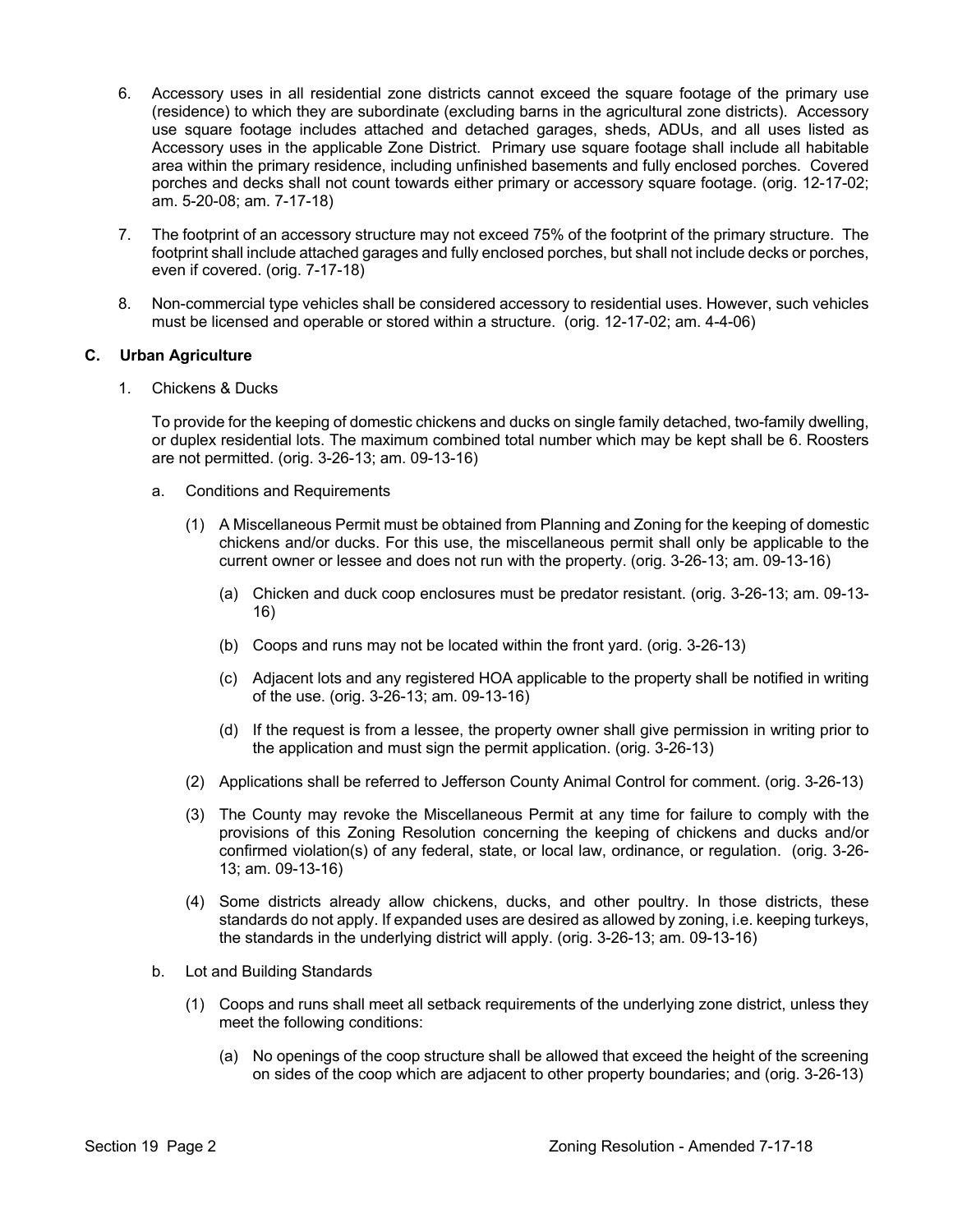- (b) The coops and enclosure are screened from neighbors' view by a minimum 5 foot high solid, closed fence. (orig. 3-26-13)
- (2) Minimum setback from inhabitable structures shall be 10 feet. (orig. 09-13-16)
- (3) Coops and runs shall meet the following lot and building standards:

| <b>Standards</b>           |                        |                     |                                 |                                                |                                                 |  |  |  |
|----------------------------|------------------------|---------------------|---------------------------------|------------------------------------------------|-------------------------------------------------|--|--|--|
| <b>Chickens</b><br>& Ducks | Height of<br>structure | Minimum<br>lot size | Maximum<br>Size of<br>Enclosure | Minimum Sq ft<br>per animal<br>inside the coop | Minimum Sq ft<br>per animal<br>outside the coop |  |  |  |
|                            | 8 ft                   | 4000 sf             | $200$ sf                        | 2sf                                            | 6 sf                                            |  |  |  |

*(orig. 3-26-13; am. 09-13-16)*

- c. Specific Exclusions and Limitations
	- (1) Exclusions Unless allowed by the underlying zone district, in no event shall any of the following be kept:
		- (a) Roosters. (orig. 3-26-13)
		- (b) Other types of fowl, waterfowl, or birds, such as turkeys, geese, pigeons, etc. (orig. 3-26- 13; am. 09-13-16)
	- (2) On-site Slaughtering of the chickens and ducks is prohibited. (orig. 3-26-13; am. 09-13-16)
	- (3) The capture, keeping, and/or release of migratory birds as defined by the State of Colorado Parks & Wildlife is subject to the regulations and permitting requirements of the State of Colorado Parks & Wildlife and the U.S. Fish & Wildlife Service. (orig. 09-13-16)
- 2. Honey Bees

To provide for the keeping of bees on single family detached, Two-family dwelling or duplex residential lots. (orig. 3-26-13)

- a. Conditions and Requirements
	- (1) A Miscellaneous Permit must be obtained from Planning and Zoning for the keeping of bees. For this use, the miscellaneous permit shall only be applicable to the current owner or lessee and does not run with the property. (orig. 3-26-13)
		- (a) Size and location of hive meeting applicable setbacks of zone district. (orig. 3-26-13)
		- (b) Hives may not be located within the front yard. (orig. 3-26-13)
		- (c) Bees are to be kept for personal use. (orig. 3-26-13)
		- (d) Adjacent lots and any registered HOA shall be notified in writing of the use. (orig. 3-26-13)
		- (e) If the request is from a lessee, permission from the property owner must be obtained in writing prior to the application. (orig. 3-26-13)
	- (2) The County may revoke the Miscellaneous Permit at any time for failure to comply with the provisions of this Zoning Resolution concerning the keeping of bees and/or confirmed violation(s) of any federal, state, or local law, ordinance, or regulation. (orig. 3-26-13)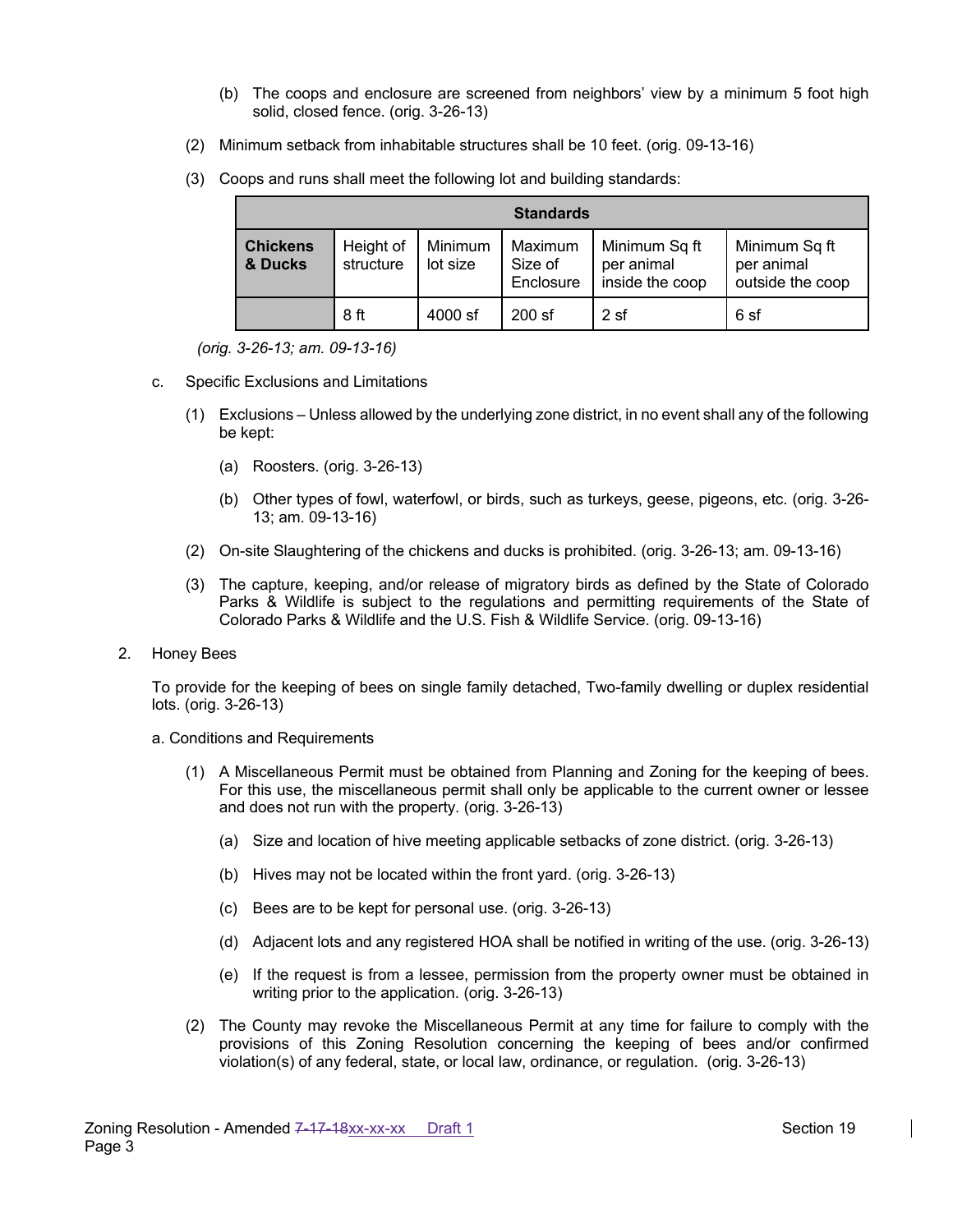- (3) Some agricultural districts already allow bees. In those districts, these standards may be followed for the keeping of bees. If expanded uses are desired as allowed by zoning, the standards in the underlying district will apply. (orig. 3-26-13)
- b. Lot and Building Standards
	- (1) Hives shall meet all setback requirements, unless they are screened from neighbors' view by a minimum 5 foot high closed fence. (orig. 3-26-13)
	- (2) Two hives shall be permitted on lots with a minimum of 4,000 square feet. One additional hive shall be permitted for each 4,000 square feet of lot area exceeding 4,000 square feet. (orig. 3- 26-13)

## **D. Accessory Dwelling Units**

- 1. The intent of this section is to provide for one additional residence on a single family detached lot that is accessory to the primary residence, so that it enhances the residential neighborhoods and helps citizens to meet their housing needs. Since the unit is accessory to the primary unit, the access to the accessory dwelling unit shall utilize the same driveway as the primary unit. Additionally, if either the primary residence or accessory dwelling unit is rented, these units should be long-term rentals. (orig. 12-9-14; am. 7-17-18)
- 2. Planning & Zoning may permit an accessory dwelling unit (ADU) in all agricultural and residential zone districts, including comparable Planned Development zone districts. The accessory dwelling unit may be built either at the same time as the primary single family detached residence on the lot, after the primary residence has been constructed, or by converting an existing qualifying dwelling into an ADU by building a larger primary dwelling. The accessory dwelling unit may only be allowed as an accessory use to a single family detached residence. The accessory dwelling unit may be attached or detached. (orig. 12-5- 06, am. 12-9-14; am. 7-17-18)
	- a. Requirements

Requirements are items that must be met with the application. Relief will not be granted for these items.

- (1) Valid water and sanitation shall be provided either by an appropriate water and sanitation district or by a valid well permit and septic permit specific to both the primary and the proposed accessory dwelling unit. If the property is served by a well, the applicant needs to provide a letter from the Colorado Division of Water Resources that states the existing well permit can accommodate the accessory dwelling unit. Minimum lot sizes required by Jefferson County Public Health that differ from this regulation shall be met or relief must be granted from Public Health. (orig. 12-5-06, am 12-9-14)
- (2) The accessory dwelling unit shall not be sold separately from the primary dwelling unit, nor shall the lot on which it is situated be subdivided unless such subdivision is authorized in accordance with the Jefferson County Land Development Regulation. (orig. 12-9-14)
- (3) A document will be recorded in the Jefferson County real property records that indicates a second dwelling on the property was permitted through the Accessory Dwelling Unit Regulations in the Jefferson County Zoning Resolution. In the event the County fails to record a notice in the real property records or there is a defect in any such recording for any reason, these Accessory Dwelling Unit Regulations shall still apply to the property with the second dwelling unit. (orig. 12-9-14)
- (4) If the access to the property is from a state highway, the Colorado Department of Transportation shall receive notice of the proposal. (orig. 12-9-14)
- b. Lot and Building Standards

If the Lot and Building Standards cannot be met, the applicant may request relief through the administrative exception process or a variance. (orig. 12-9-14)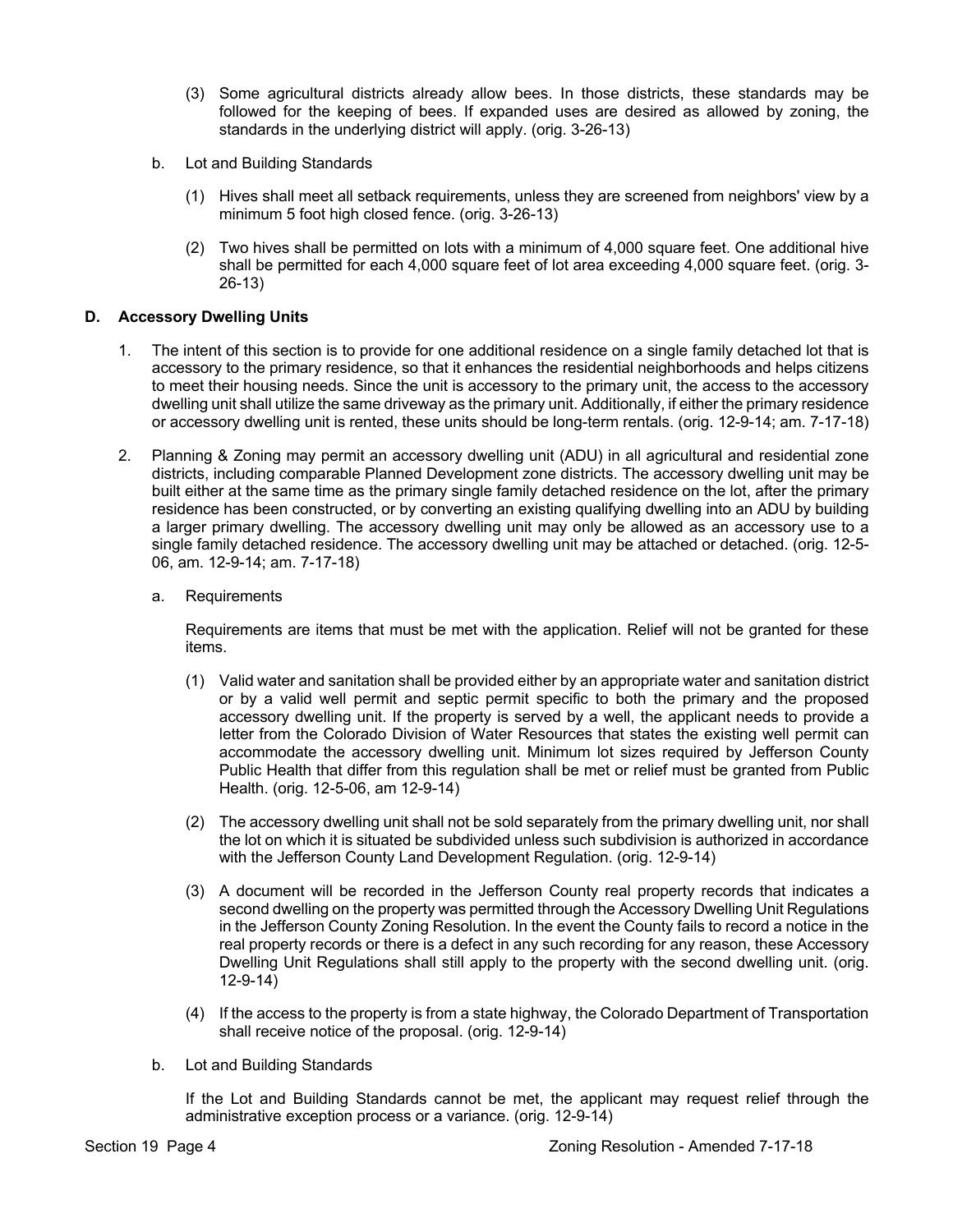- (1) The owner of the property, as reflected in the title records, shall occupy one of the dwelling units. Proof of residency may be demonstrated by providing voter registration, vehicle registration or other similar documentation. The owner must occupy the property as their primary residence. The Director of Planning and Zoning may waive this requirement for temporary absences provided the owner has occupied the primary or accessory dwelling unit for a minimum of two years. (orig. 12-9-14; am. 3-3-15)
- (2) The minimum lot sizes and maximum unit sizes are outlined in Table 1 below. The maximum square footage is based upon the total square feet in the primary unit, including basements, but does not include attached or detached garages. Detached units include units above a detached garage or other outbuilding. (orig. 12-5-06; am 12-9-14)

|                                          | <b>Attached Unit</b>                               | <b>Detached Unit</b>                           |                                                  |                                                  |  |
|------------------------------------------|----------------------------------------------------|------------------------------------------------|--------------------------------------------------|--------------------------------------------------|--|
| <b>Minimum</b><br><b>Lot Size</b>        | Minimum lot size<br>of underlying<br>zone district | 1 acre                                         | 12,500 sf                                        | 7,500 sf*                                        |  |
| <b>Maximum</b><br>Unit Size <sup>2</sup> | 1200 sf or 40% of<br>primary unit <sup>1</sup>     | 1200 sf or 40%<br>of primary unit <sup>1</sup> | 800 sf or 40%<br>of primary<br>unit <sup>1</sup> | 600 sf or 40%<br>of primary<br>unit <sup>1</sup> |  |

| 101<br>., |  |
|-----------|--|
|-----------|--|

*1Whichever is less.*

*2 In addition to these size limitations, the accessory dwelling unit shall also be subject to the total size limitation on all accessory structures outlined in the Agricultural and Residential Districts portion of the Accessory Uses section.*

*\* Detached accessory dwelling units are not permitted on lots less than 7,500 sf.* 

*(orig. 12-5-06; am. 12-9-14)*

- (3) No more than three (3) people shall occupy the accessory dwelling unit. This number does not increase the number of unrelated individuals that are allowed to live on the property. (orig. 12- 9-14)
- (4) If the accessory dwelling unit is detached, the structure must meet the minimum accessory structure setback requirements in the applicable zone district, unless relief was previously granted, for an existing accessory building. (orig. 12-5-06; am. 12-9-14)
- (5) Windows of the accessory dwelling unit which face an adjoining residential property shall be designed to protect the privacy of neighbors unless fencing or landscaping is provided which adequately accomplishes the same purpose. This standard is not required if primary structure setbacks are met for the accessory dwelling unit. (orig.12-9-14)
- (6) The proposed accessory dwelling unit shall be compatible with the architectural style of the primary dwelling. The design shall be similar to the design of the primary unit by use of similar exterior wall materials, window types, door and window trims, roofing materials, soffits, fascia and roof pitch. (orig. 12-5-06, am. 12-9-14)
- (7) For detached accessory dwelling units on lots greater than 1 acre in the mountains, the detached accessory dwelling units shall either: (am. 7-17-18)
	- (a) be located so that there is no more than 100 ft of separation between the accessory dwelling unit and the primary structure; or (orig. 12-9-14; am. 7-17-18)
	- (b) demonstrate to the satisfaction of Planning and Zoning that impacts of the accessory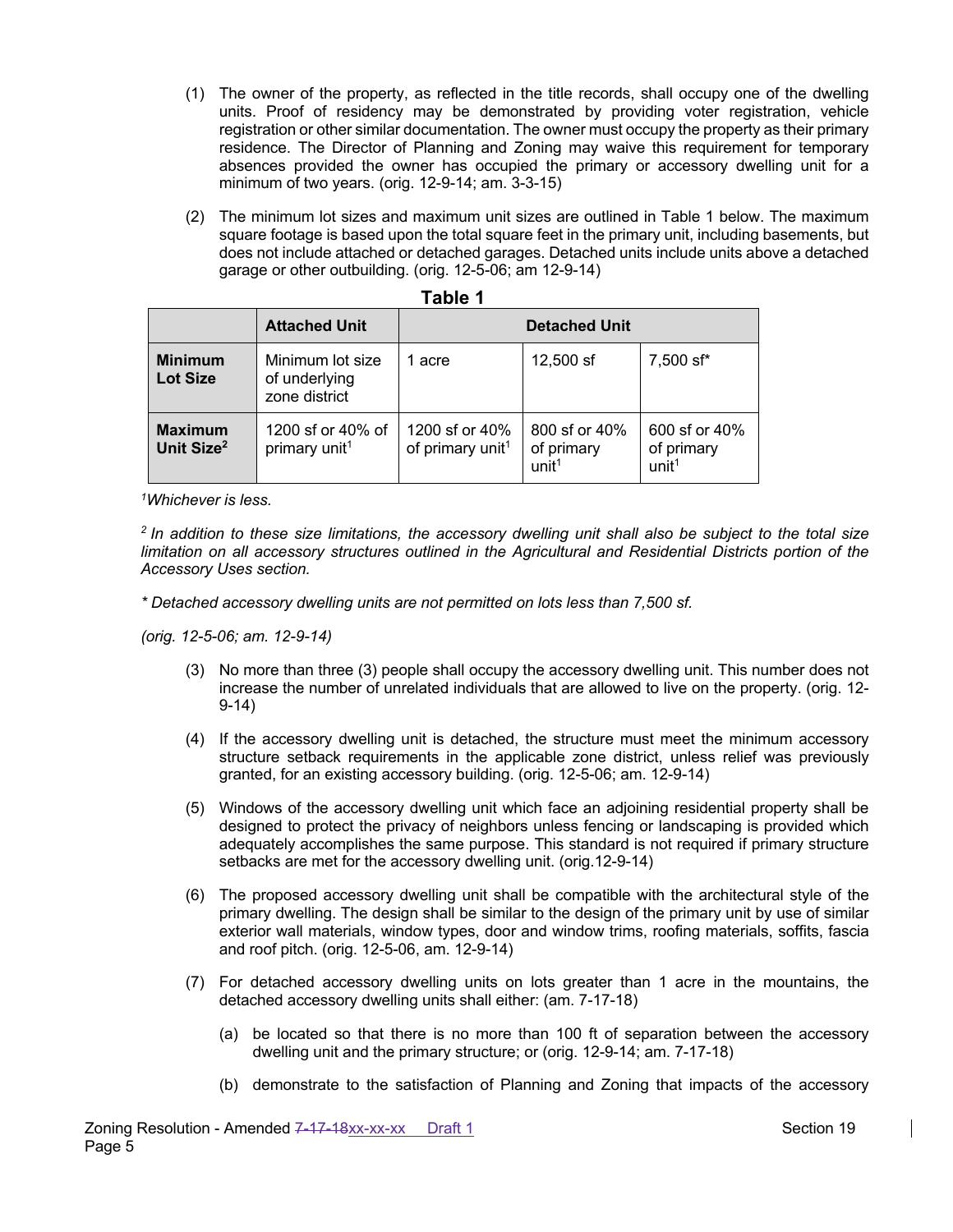dwelling unit to the following site features have been minimized: meadows, slopes greater than 30%, wildlife areas, ridgelines, view corridors, and wildfire hazard areas. (orig. 12-9- 14; am. 3-3-15)

- (8) Heights for all accessory dwelling units must meet the height limitations for accessory structures in the underlying zone district. (orig. 12-9-14)
- (9) If the accessory dwelling unit's primary entrance is not the same as that for the primary dwelling unit, it shall be less visible from the street view of the primary dwelling than the main entrance of the primary dwelling unit and the accessory dwelling unit's stairways may not be constructed on the front of the primary dwelling unit. (orig. 12-9-14)
- (10) One (1) additional off-street parking space shall be provided for each bedroom in the ADU (orig. 12-5-06, am. 12-9-14; am. 7-17-18)
- (11) No more than one (1) accessory dwelling unit shall be allowed on a property. (orig. 12-5-06)
- (12) The access to the accessory dwelling unit shall utilize the same driveway as the primary unit. (orig. 7-17-18)
- c. Process
	- (1) A building permit for the accessory dwelling unit must be obtained. The criteria above will be evaluated by Planning and Zoning staff when the building permit for the accessory dwelling unit is submitted. (orig. 12-9-14)
	- (2) Additional permits may be required prior to issuance of the building permit. (orig. 12-5-06, am. 12-9-14)
	- (3) Upon complete submittal of an application for an accessory dwelling unit, notice will be sent to adjoining lots. If the proposed accessory dwelling unit is located within a property owner's association, or other similar entity registered with the County, then notice will also be sent to that entity. (orig. 12-9-14)

## **E. Commercial And Industrial Districts**

- 1. In a commercial or industrial district, a use accessory to an authorized use shall be permitted. The parking of vehicles for clients, patients, patrons or customers within a front, side or rear yard of a building within Commercial-One, Commercial-Two, Restricted Commercial-One, Restricted Commercial, Industrial-One, Industrial-Two District, Industrial-Three, or Industrial-Four Zone Districts, with or without charge, and in connection with any use permitted in such, shall be deemed an accessory use. A use specified as an Industrial-Two Zone District use shall not be permitted as an accessory use in Industrial-One, Industrial-Three, nor Industrial-Four Zone Districts. (orig. 5-6-46; am. 6-6-50; am. 6-2-58; am. 11-15-65; am. 12-17-02)
- 2. In all commercial or industrial districts, outdoor vending machines shall be permitted. (orig. 7-17-18)

## **F. Above Ground Storage of Flammable Liquids And Gases**

No above ground storage of flammable liquids or gases in excess of 1,000 gallons shall be permitted in any district other than the Industrial-One District or the Industrial-Two District, unless approved by the Board of Adjustment or approved in conjunction with oil and gas operations as a Special Use or under the provisions of the Drilling and Production of Oil and Gas Section of this Zoning Resolution. (orig. 5-6-46; am. 11-14-55; am. 10-17-83; am. 12-17-02)

#### **G. Temporary Construction/Sales Facilities**

Upon written request from the property owner or his/her representative, submission of a plot plan and proof of ownership, the Director of Planning and Zoning may permit temporary use of construction/sales facilities,